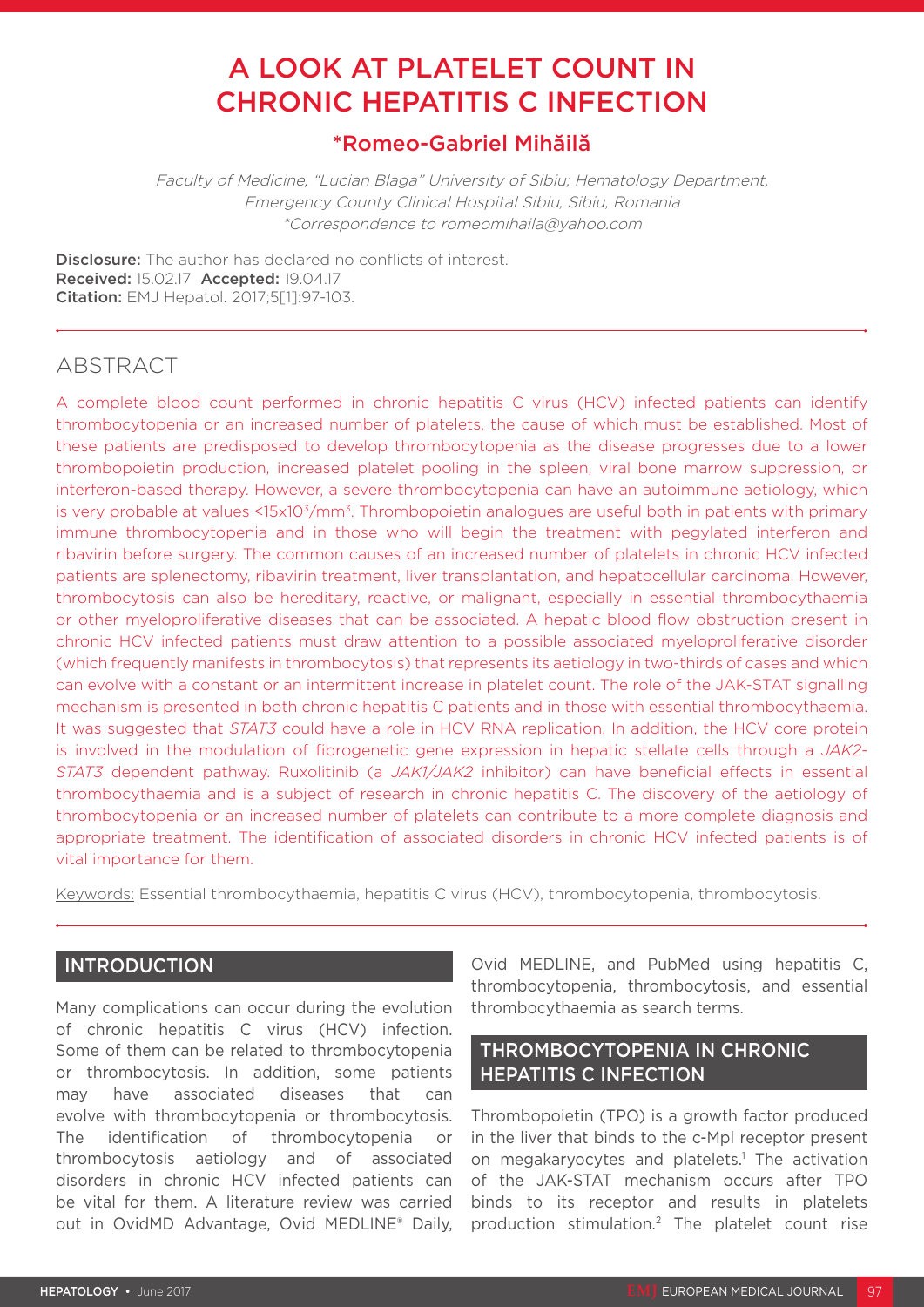occurs after a latency period of 5 days and reaches a peak after 10-12 days.<sup>2</sup> A decreased platelet count leads to an increase of free TPO levels, which induces a higher platelet production by bone marrow megakaryocytes.<sup>1</sup>

Chronic liver disease patients (including those with HCV aetiology) are predisposed to develop thrombocytopenia as the disease progresses. Its aetiology is complex. The most common causes are the lower TPO production and the higher platelet destruction due to hypersplenism.3 The thrombocytopenia associated with hypersplenism is caused by increased platelet pooling in the spleen.4 So-called hypersplenism has little clinical effect. In addition, there is no proof showing that correcting the hypersplenism has consequences on patient survival.5

HCV itself could also produce bone marrow suppression.<sup>6,7</sup> In addition, it was found that HCV viraemia was independently associated with lower platelet count after adjustment for liver fibrosis.8 There are also reports on the improvement of thrombocytopenia after interferon (IFN)-based therapy obtaining sustained viral response.9-11 The maximum increase in platelet count was observed after 6 months of antiviral treatment.9 The patients without virological response to IFN presented with decreased platelet counts.10

Treatment-related thrombocytopenia is another cause. Conventional antiviral therapy containing pegylated interferon (PEG-IFN) frequently reduces platelet count in HCV patients. The pooled incidence of clinically significant thrombocytopenia is around 8.8-10.0%.<sup>12</sup> It was observed that a baseline platelet count <100x103/mm3 and a rapid early platelet diminution (>30% decrease in the first 2 weeks) are significantly associated with severe thrombocytopenia, defined as <50x103/mm3, requiring reduction of PEG-IFN dose.<sup>13</sup> A large multicentre study analysed the bleeding risk due to thrombocytopenia in HCV-infected patients with biopsy-proven advanced liver fibrosis (Ishak score 4–6) during IFN-based therapy. Sixteen percent of patients with a platelet count between  $75x10<sup>3</sup>/mm<sup>3</sup>$ and 149x103/mm3, and 30% of them with a platelet count <75x103/mm3, required IFN dose reductions, and 3% and 16% of them, respectively, discontinued the IFN due to severe thrombocytopenia. On-treatment bleedings were generally mild despite the advanced fibrosis.14 Fortunately, current antiviral regimens (IFN-free) comprising directacting antiviral agents not only produce excellent

sustained virological response rates (>90%) but also carry a very low risk for the development of thrombocytopenia (≤1%, according to prescribing information sheets of daclatasvir/asunaprevir, sofosbuvir, the association between dasabuvir, ombitasvir, paritaprevir, and ritonavir, and the combination of ledipasvir and sofosbuvir). In other words, the barrier of PEG-IFN-based antiviral therapy in thrombocytopenic HCV patients has been overcome.

But, if thrombocytopenia is severe  $(\leq 15 \times 10^{3}/\text{mm}^{3})$ in patients with HCV-related liver cirrhosis then an autoimmune aetiology is very probable. A high titre of platelet-associated immunoglobulin G was found in 40 out of 41 such cirrhotic patients and was significantly lower in splenectomised patients compared to those with an intact spleen, as a result of a lower CD4/CD8 ratio in the first group, followed by diminished autoantibody production.15 Immune thrombocytopenic purpura and thrombocytopenia present in chronic hepatitis C have a common treatment: the c-Mpl receptor agonists, such as eltrombopag, which is a small oral molecule<sup>2</sup> that acts as a thrombopoietic agent able to increase platelet count in thrombocytopenic patients with chronic hepatitis C.16 Eltrombopag produced a dose-dependent increase of platelet count in HCV-related cirrhosis patients. The antiviral treatment could be initiated in 45 out of 56 of them and some patients completed their 12 weeks of antiviral therapy under concomitant eltrombopag treatment in the study of McHutchison et al.<sup>17</sup> ENABLE-1 and ENABLE-2 are two Phase III randomised, controlled studies that included 1,520 thrombocytopenic patients with HCV and advanced fibrosis and cirrhosis. They were treated with eltrombopag in order to reach a predefined minimal threshold for the initiation of antiviral treatment with PEG-IFN-α and ribavirin. More patients treated with eltrombopag maintained >50x103 platelets/mm3 during the anti-HCV-treatment, could receive higher PEG-IFN-α doses, and reached significantly higher rates of sustained virological response, compared to placebo. Liver decompensation and thrombotic events were more frequently present in the eltrombopag group of ENABLE-2.18

Romiplostim, a second-generation c-Mpl receptor agonist, contains four TPO agonist peptides inserted in an immunoglobulin (IgG) heavy chain and is effective in the treatment of primary immune thrombocytopenia.6 If eltrombopag is the agent widely studied in patients with HCV infection,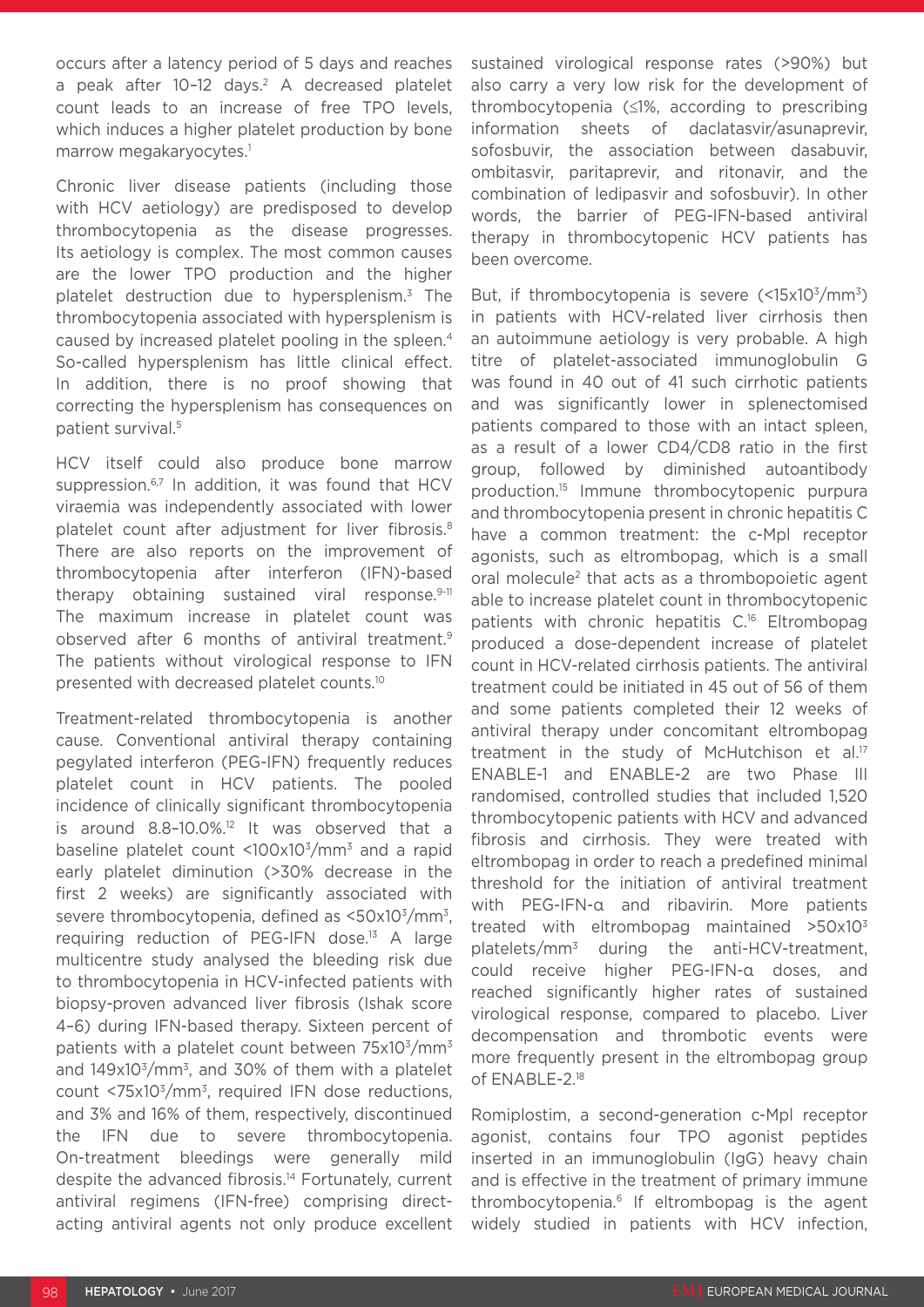only a few reports and one observational study up to the present described the use of romiplostim before PEG-IFN/ribavirin treatment or before surgery in these patients. Romiplostim was given to a splenectomised patient with immune thrombocytopenic purpura before PEG-IFN/ribavirin treatment; the antiviral treatment started at a value of 65x10<sup>3</sup> platelets/mm<sup>3</sup> and led to an early virological response followed by a sustained virological response; in this case, romiplostim was effective and safe.19 Romiplostim also allowed the treatment of hepatitis C in a patient coinfected with HIV.<sup>20</sup> A severe thrombocytopenia produced during the antiviral treatment of two HCV-related cirrhosis patients was successfully treated with romiplostim (with a platelet count  $>50x10<sup>3</sup>/mm<sup>3</sup>$ ), which allowed continuation and completion of the IFN protocol without dose reduction; both patients obtained a sustained virological response.21 A group of 35 thrombocytopenic patients with HCV-related liver cirrhosis received romiplostim at a dose of 2 μg/kg/week for a maximum of 1 month in order to increase the platelet count. Of this cohort, 33 achieved a number of  $\geq$ 70x10<sup>3</sup>/mm<sup>3</sup> and became eligible for surgery. The maximum peak of platelet count was between  $73x10^3/mm^3$  and  $24x10^4/mm^3$ . They had no postoperative bleeding or thrombotic events.22 TPO also affects the liver. Researchers have previously investigated whether, as well as stimulating liver regeneration, TPO also stimulates hepatocellular carcinoma cell proliferation. Until now, the answer to this question has been no, in both *in vitro* and *in vivo* studies.23

It is useful to look at platelet count in chronically HCV-infected patients who developed hepatocellular carcinoma. Chronic HCV infection is an important aetiological factor for this type of cancer. It was shown that patients with a pretreatment platelet count <118x103/mm3 have a low risk for extrahepatic metastasis after treatment, while a platelet number  $>212\times10^{3}/\text{mm}^{3}$ was associated with a higher risk for this type of metastasis.<sup>24</sup> This observation may help to improve the therapeutic strategy in patients at high metastatic risk. It is known that tumours can contribute to an increase of platelet production and activation; activated platelets can contribute to tumour growth and metastasis.25 But it seems that HCV-related cirrhotic patients have no activated platelets (assessed by flow cytometry) during hepatocellular carcinoma development or recurrence; they have also an increased level of von Willebrand factor and of ADAMTS13 activity.26

### THE INCREASE OF THE PLATELET COUNT IN CHRONIC HEPATITIS C

Common causes of the increase of the platelet count in chronically HCV-infected patients are splenectomy, ribavirin treatment, and liver transplantation (LT). But clinically evident thrombocytosis, usually defined as  $>45x10<sup>4</sup>/mm<sup>3</sup>$ , is rare in HCV patients receiving splenectomy or ribavirin monotherapy.

A platelet count augmentation can be observed after splenectomy in HCV-chronic infected patients and this increase persists for a long time.<sup>27</sup> An increase of platelet count can be found in patients with chronic hepatitis C treated with ribavirin, which induces haemolytic anaemia followed by a rise in serum erythropoietin. A higher endogenous erythropoietin stimulates not only the erythrocytes production but also that of platelets. Such an augmentation was shown after 4 weeks of ribavirin monotherapy (from 14.0x104 to 15.8x104/mm3) while TPO did not increase.28 IFN-related thrombocytopenia diminished in patients treated not only with IFN, but also with ribavirin, due to its thrombocytotic response.<sup>29</sup> It was shown that rs1127354 and rs7270101 (two functional variants in the ITPA gene) produce ITPase deficiency and defend against ribavirin-induced haemolytic anaemia. However, a platelet count reduction appeared in these patients.<sup>29</sup> A reactive thrombocytosis (platelet count >45.0x104/mm3 for at least 7 days), which begins within 8 weeks after LT, was observed especially when LT was made after a seronegative fulminant hepatic failure and was negatively associated with HCV-related liver cirrhosis. This thrombocytosis had a median duration of 25 days and did not raise the hepatic artery thrombotic risk.30

Thrombocytosis may also occur in hepatocellular carcinoma patients. Fifty-two of 634 biopsyproven hepatocellular carcinoma patients had a platelet count >40.0×104/mm3. The patients with thrombocytosis were younger and had a larger tumour size, less cirrhosis, $31$  higher serum level of alpha-fetoprotein, and an increased risk of main portal vein thrombosis. They were also less able to receive therapy than those without thrombocytosis and had shorter survival. $32$  In addition, they had a significantly higher mean serum TPO level than those without thrombocytosis. Thrombocytosis is considered to be a paraneoplastic syndrome in these patients and is due to the overproduction of TPO by hepatocellular carcinoma cells.<sup>32</sup>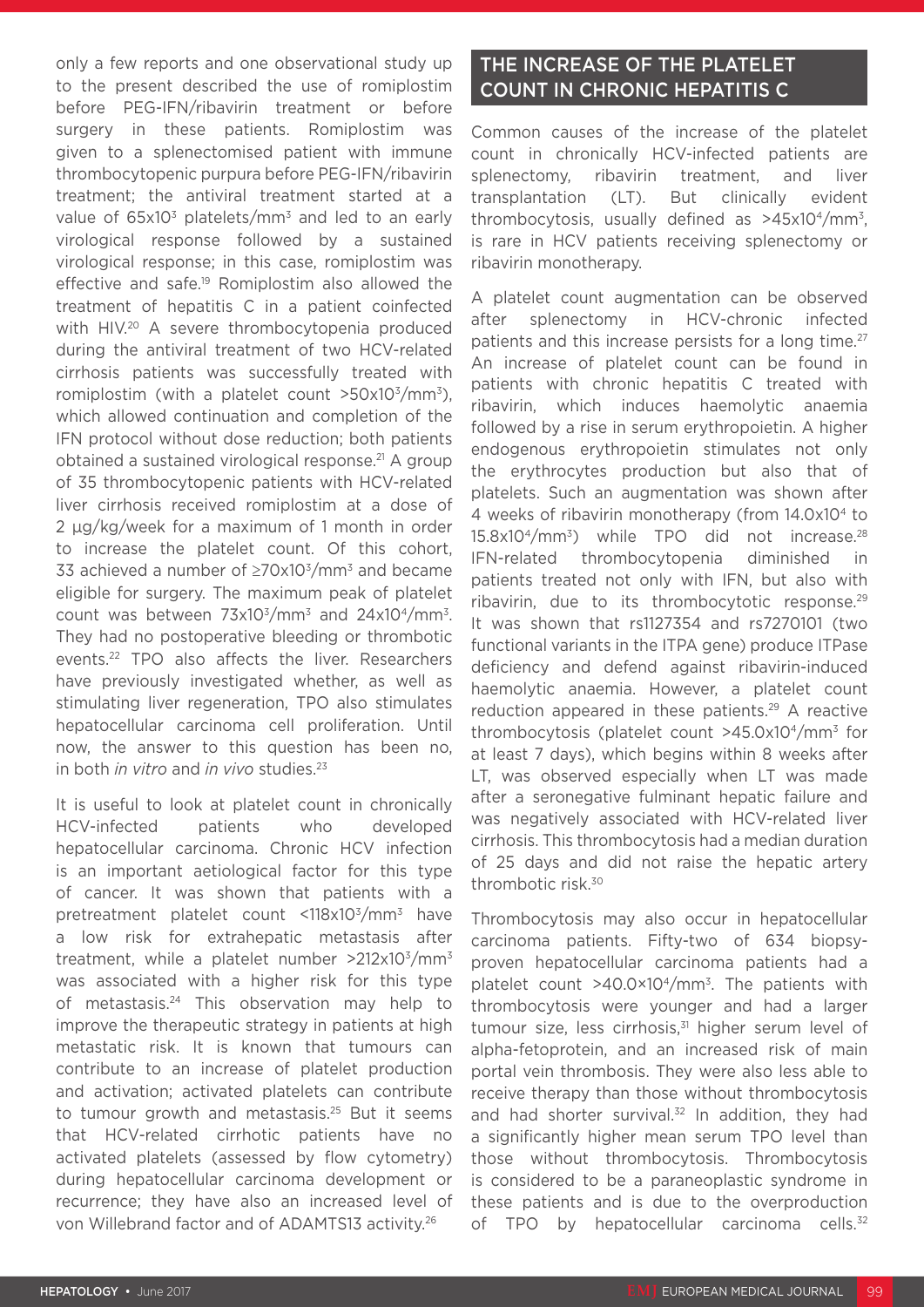Thus, although TPO may not have direct effects on cancer cell proliferation, platelets most certainly do, and TPO agonists may therefore, at least in theory, have adverse effects on HCV-infected patients who develop hepatocellular carcinoma.

Unfortunately, no associated diseases pathology has been written at present; such an attempt would be difficult. But it is useful to point out a possible association of two chronic diseases: chronic hepatitis C and essential thrombocythaemia, as they have a common pathway and a possible common treatment. It is estimated that the incidence of essential thrombocythaemia in the European Union (EU) is between 0.38 and 1.7 per 100,000 people per year.33 When hepatitis C coexists with essential thrombocythaemia, plateletpheresis is indicated if the patient has thrombocytosis (e.g. 1.3 million/ mm<sup>3</sup>) and should be subjected to a surgery procedure (e.g. a cardiopulmonary bypass as a treatment modality for an aortic insufficiency).<sup>34</sup> The common pathway present in these two diseases is represented by the signalling mechanism JAK-STAT. About 53% of patients with essential thrombocythaemia present with the mutation JAK2 V617F<sup>35</sup> (that was discovered in 2005), which is responsible for JAK2 enzyme activation and is involved in the control of several vital cell functions, such as survival, differentiation, and proliferation.<sup>36</sup> It is not entirely clear at present how mutations in the pseudokinase domain (JAK homology 2 domain or JH2 domain) can increase the *JAK2* activation but some progress has been made.<sup>37</sup> A rigidification of alphaC-helix contributes to a hyperactivation of the JH1 domain in patients with a *JAK2* mutation.38 The heterozygous *JAK2* V617F mutation stimulates megakaryopoiesis and patients often have essential thrombocythaemia, while a homozygous *JAK2* V617F mutation increases erythropoiesis and decreases megakaryopoiesis, often leading to polycythaemia vera.39 But the essential thrombocythaemia patients can also have other mutations. About 3%<sup>40</sup> have a gain-of-function mutations in the gene that encodes the Mpl receptor (discovered in 2006): another pathway to activate *JAK2*. 41 Other patients  $(732\%)^{35}$  have mutations in exon 9 of the calreticulin gene (discovered in 2013) that can also hyperactivate the JAK2-STAT pathway, $42$  or are triple negative ( $12\%$  of them).<sup>35</sup> The occurrence of disease-initiating mutations in haematopoietic stem cells could be the consequence of genomic instability present in these patients.<sup>43</sup> Each of the three mutations activates the JAK2-STAT signalling mechanism. An important remark must be made:

serum TPO levels are normal or slightly elevated in essential thrombocythaemia patients as the c-Mpl receptor is poorly expressed and the uptake and catabolism of TPO is defective; an inverse correlation was found between serum TPO levels and platelet mass.44

What pathophysiological implications does the JAK-STAT pathway have in chronic HCV infected patients? STAT3 is activated by non-structural proteins present in HCV structure through oxidative stress mediation; activated *JAK2* also influences this process.45 It was suggested that STAT3 could have a role in HCV RNA replication.<sup>45</sup> HCV core is involved in increasing expression of IFN-γ receptor 2, which can explain the up-regulated JAK-STAT pathway produced by HCV core. In contrast, JAK1/2 and STAT3 activation and STAT3-mediated transcription were impeded by HCV core in the presence of interleukin (IL)-6 stimulation.<sup>46</sup> Blocking the IFN mechanism of action through the inhibition of STAT1 phosphorylation by JAK1 favours a possible hepatitis E virus infection but not with HCV.47 In addition, HCV core protein is involved in the modulation of fibrogenetic gene expression in hepatic stellate cells through a JAK2-STAT3 dependent pathway.48 E2 protein found in the structure of HCV is implicated in increasing fibrosis production in hepatic stellate cells by upregulation of collagen alpha(I) synthesis and oxidative stress, via a JAK related pathway.49 Platelets can decrease collagen production by inactivating hepatic stellate cells and accelerating liver regeneration, so it is estimated that platelet transfusions could improve liver function in chronic liver disease patients by increasing the platelet count.<sup>3</sup> A high expression of JAK2 found in the normal tissue fragments located around a resected hepatocellular carcinoma signifies a poor prognosis.50

Apart from IFN-α, a medication used for essential thrombocythaemia treatment is useful also in chronically HCV-infected patients: ruxolitinib, approved by the US Food and Drug Administration (FDA) for the treatment of intermediate or highrisk myelofibrosis. A *JAK2* V617F allele burden decrease with >50% was obtained in 23.5% of the 22 essential thrombocythaemia patients treated with ruxolitinib, an oral *JAK1* and *JAK2* inhibitor, but without complete molecular remission.51,52 *JAK2* inhibitors proved to be useful for the treatment of patients with myeloproliferative neoplasms.<sup>36</sup> The chronic *JAK* inhibitor treatment leads sometimes to cell persistence by transphosphorylation of *JAK2* through other *JAK* kinase family members.53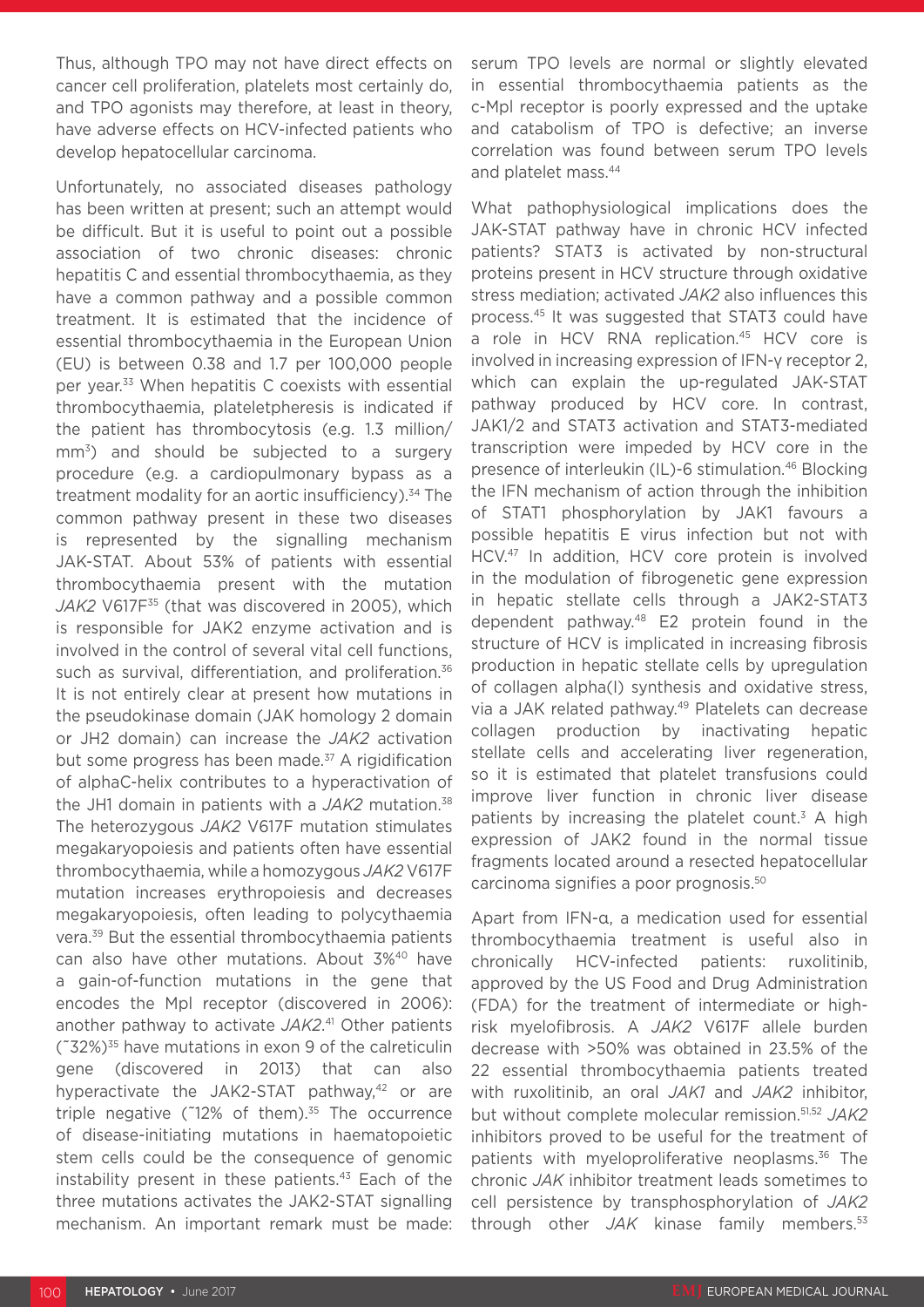Tofacitinib (a pan-JAK inhibitor)<sup>54</sup> could be a solution for the patients who are resistant to ruxolitinib (a selective inhibitor of *JAK1/2*). But it should be noted that no *JAK* inhibitor to date has proved beneficial in treating HCV infection. This is only one direction for future research, such as that published by Ma et al.<sup>55</sup>

Chronically HCV-infected patients may have other causes of the increase of the platelet count. A thrombocytosis found in them is rarely hereditary (as a result of mutations of the TPO or MPL genes, or of the JAK2 gene apart from V617F and that of the gelsolin gene)<sup>56</sup> and, more often, can be present in a disease or situation that evolves with reactive thrombocytosis (various infectious or inflammatory diseases, blood loss, iron deficiency anaemia, or just iron deficiency), in prefibrotic myelofibrosis, chronic myeloid leukaemia,<sup>57</sup> BCR positive thrombocytosis,58 or some types of myelodysplastic syndromes,<sup>59</sup> such as the 5q deletion (5q-syndrome). The MPL Baltimore (Lys39Asn) mutation that manifests with thrombocytosis has to be mentioned, as it can be found in about 7% of African Americans.<sup>60</sup>

An extreme thrombocytosis found in chronic HCV-infected patients (that is often the expression of essential thrombocythaemia or associated with other myeloproliferative diseases) $61$  may be clinically suspected not only in patients with various located thromboses (that occurs at a platelet count between  $40x10^4$  and  $10x10^5$  platelets/mm<sup>3</sup>) or bleeding (possible at  $>10x10^5$  platelets/mm<sup>3</sup>, when acquired von Willebrand disease can occur) but also in those with erythromelalgia, which is the expression of chronic microvascular arterial occlusive disease.62 There is increasing evidence on the role of thrombotic risk factor for *JAK2* V617F mutation.63 The thrombotic risk is much higher in patients with myeloproliferative neoplasm (including those with essential thrombocythaemia) who also have some inherited thrombophilic single nucleotide polymorphisms.64

A hepatic blood flow obstruction present in chronically HCV-infected patients must draw attention to a possible associated myeloproliferative disorder (which frequently manifests as thrombocytosis), that represent its aetiology in two-thirds of cases and which can evolve with a constant or an intermittent increase in platelet count.65 A Budd–Chiari syndrome or a portal cavernoma (secondary to a single or repeated portal vein thrombosis) can also be a consequence

of a myeloproliferative disorder, which can occur with thrombocytosis. The *JAK2* 46/1 haplotype enrichment is associated with myeloproliferative neoplasm occurrence and with a high risk of splanchnic vein thrombosis in them.<sup>66</sup> The risk of complications is much lower in reactive thrombocytosis, excepting the cases with arterial disease or prolonged immobilisation.61 A differential diagnosis between reactive thrombocytosis and essential thrombocythaemia can be made using lag time (a parameter useful for thrombin generation studying) and procoagulant phospholipids ratio; high values for these parameters were associated with a high negative predictive value for an essential thrombocythaemia diagnosis.67

An important issue present sometimes in patients with high platelet count (including in those splenectomised) is pseudohyperkalaemia. A plasmatic ionogram (not only a serum one) is indicated in such situations in order to make a differential diagnosis between it and a real hyperkalaemia;<sup>68</sup> plasmatic potassium level is normal in these patients. The platelet indices can also be useful. Chronic hepatitis C patients with high liver fibrosis evaluated by transient elastography have higher values of mean platelet volume, platelet distribution width, and platelet large cell ratio compared to those with less expressed liver fibrosis.<sup>69</sup>

#### CONCLUSIONS

The most common causes of thrombocytopenia are the lower TPO production and the higher platelet destruction due to increased platelet pooling in the spleen. If thrombocytopenia is severe  $($ >15x10<sup>3</sup>/mm<sup>3</sup>) in patients with HCV-related liver cirrhosis, an autoimmune aetiology is very probable. TPO analogues are useful both in patients with primary immune thrombocytopenia and those who will begin the treatment with PEG-IFN and ribavirin or before surgery. An increase of platelet count found in chronic hepatitis C patients can be due not only to splenectomy, ribavirin treatment, and LT, but also to an associated disease; it can rarely be hereditary. An associated myeloproliferative disorder (which frequently evolves with thrombocytosis) can produce hepatic blood flow obstruction. The JAK-STAT signalling mechanism is presented both in patients with essential thrombocythaemia and in those with chronic HCV infection. Ruxolitinib (a *JAK1/JAK2* inhibitor) has beneficial effects in the first disorder and it is a subject of research for the last.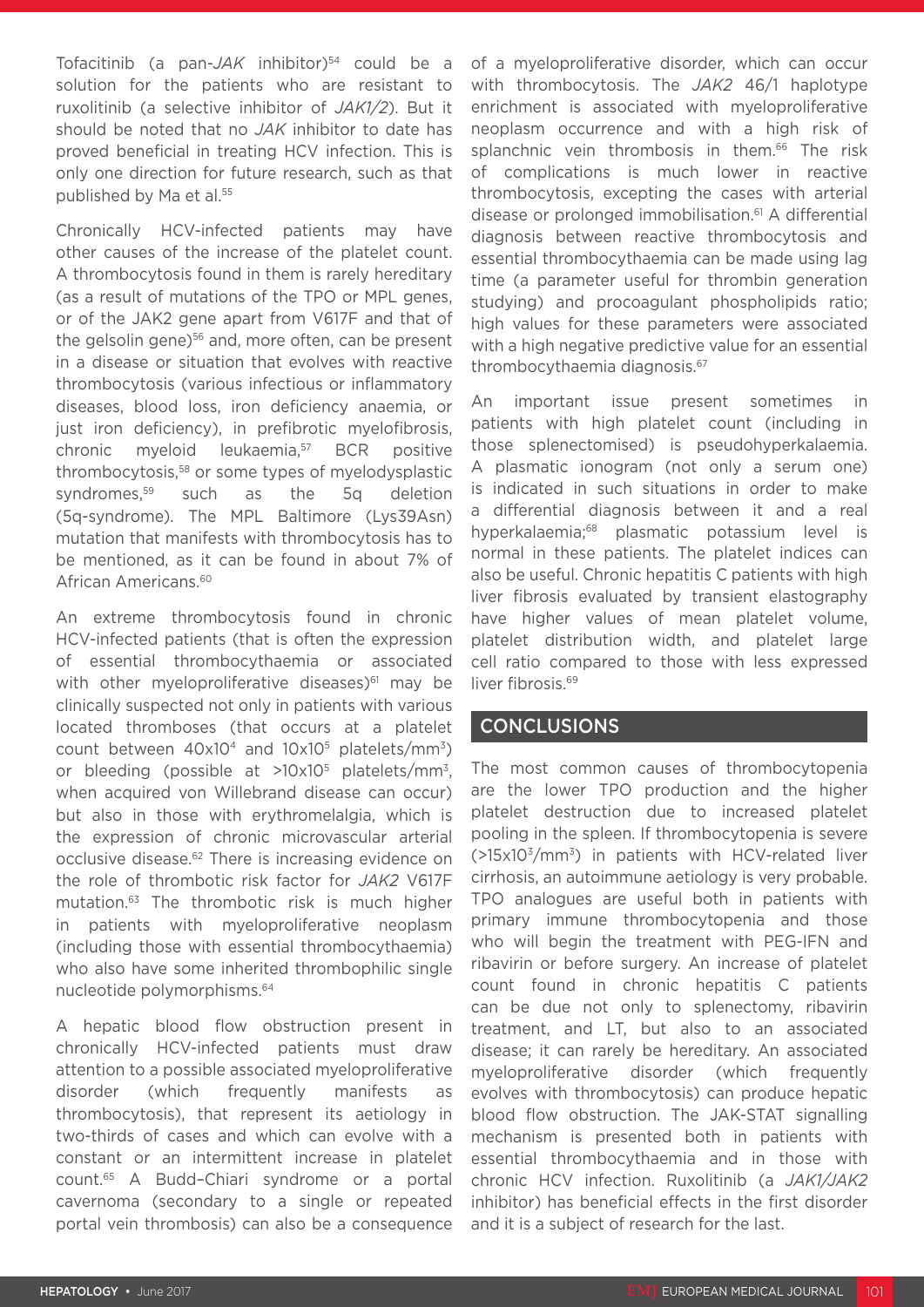#### REFERENCES

1. Deutsch VR, Tomer A. Advances in megakaryocytopoiesis and thrombopoiesis: from bench to bedside. Br J Haematol. 2013;161(6):778-93.

2. Kuter DJ. The biology of thrombopoietin and thrombopoietin receptor agonists. Int J Hematol. 2013;98(1):10-23.

3. Kurokawa T et al. Novel functions of platelets in the liver. J Gastroenterol Hepatol. 2016;31(4):745-51.

4. Giannini EG, Afdhal NH. Eltrombopag in patients with chronic liver disease. Expert Opin Pharmacother. 2013;14(5):669-78.

5. Boyer TD, Habib S. Big spleens and hypersplenism: fix it or forget it? Liver Int. 2015;35(5):1492-8.

6. Weksler BB. Review article: the pathophysiology of thrombocytopenia in hepatitis C virus infection and chronic liver disease. Aliment Pharmacol Ther. 2007; 26(Suppl 1):13-9.

7. Mitchell O et al. The pathophysiology of thrombocytopenia in chronic liver disease. Hepat Med. 2016;8:39-50.

8. Dai CY et al. Hepatitis C virus viremia and low platelet count: a study in a hepatitis B & C endemic area in Taiwan. J Hepatol. 2010;52(2):160-6.

9. García-Suárez J et al. HCV-associated thrombocytopenia: clinical characteristics and platelet response after recombinant alpha2b-interferon therapy. Br J Haematol. 2000;110(1):98-103.

10. Iga D et al. Improvement of thrombocytopenia with disappearance of HCV RNA in patients treated by interferonalpha therapy: possible etiology of HCVassociated immune thrombocytopenia. Eur J Haematol. 2005;75(5):417-23.

11. Karagozian R et al. Hematologic indices improve with eradication of HCV in patients with cirrhosis and predict decompensation. Acta Gastroenterol Belg. 2014;77(4):425-32.

12. Chou R et al. Comparative effectiveness of antiviral treatment for hepatitis C virus infection in adults: a systematic review. Ann Intern Med. 2013;158(2):114-23.

13. Lin KH et al. Factors linked to severe thrombocytopenia during antiviral therapy in patients with chronic hepatitis c and pretreatment low platelet counts. BMC Gastroenterol. 2012;12:7.

14. Maan R et al. Effect of thrombocytopenia on treatment tolerability and outcome in patients with chronic HCV infection and advanced hepatic fibrosis. J Hepatol. 2014;61(3):482-91.

15. Sekiguchi T et al. Autoimmune thrombocytopenia in response to splenectomy in cirrhotic patients with accompanying hepatitis C. World J

Gastroenterol. 2006;12(8):1205-10.

16. Newland A. Emerging strategies to treat chronic immune thrombocytopenic purpura. Europ J Haematol. 2008; 80(Suppl 69):27-33.

17. McHutchison JG et al. Eltrombopag for thrombocytopenia in patients with cirrhosis associated with hepatitis C. N Engl J Med. 2007;357(22):2227-36.

18. Afdhal NH et al. Eltrombopag increases platelet numbers in thrombocytopenic patients with HCV infection and cirrhosis, allowing for effective antiviral therapy. Gastroenterology. 2014;146(2):442-52.e1.

19. Buccoliero G et al. Romiplostim for severe thrombocytopenia in the treatment of chronic hepatitis C virus infection: a new option for clinicians? New Microbiol. 2014;37(1):97-101.

20. Taylor N et al. Use of romiplostim allows for hepatitis C therapy in a HIV/HCV coinfected patient. Ann Hematol. 2013; 92(7):1001-2.

21. Voican CS et al. Successful antiviral therapy for hepatitis C virus-induced cirrhosis after an increase in the platelet count with romiplostim: two case reports. Eur J Gastroenterol Hepatol. 2012;24(12): 1455-8.

22. Moussa MM, Mowafy N. Preoperative use of romiplostim in thrombocytopenic patients with chronic hepatitis C and liver cirrhosis. J Gastroenterol Hepatol. 2013; 28(2):335-41.

23. Nozaki R et al. Effects of thrombopoietin on growth of hepatocellular carcinoma: Is thrombopoietin therapy for liver disease safe or not? Hepatol Res. 2013;43(6): 610-20.

24. Lee CH et al. Pretreatment platelet count early predicts extrahepatic metastasis of human hepatoma. Liver Intern. 2015;35(10):2327-36.

25. Lin RJ et al. Paraneoplastic thrombocytosis: the secrets of tumor self-promotion. Blood. 2014:124(2):184-7.

26. Alkozai EM et al. No evidence for increased platelet activation in patients with hepatitis B- or C-related cirrhosis and hepatocellular carcinoma. Thrombosis Res. 2015;135(2):292-7.

27. Masuya M et al. Splenectomy increases the number of circulating hematopoietic stem/progenitor cells in patients with hepatitis C virus-associated liver cirrhosis. Hepatol Res. 2014;44(14):E376-85.

28. Kobayashi T et al. Anemia and thrombocytosis induced by ribavirin monotherapy in patients with chronic hepatitis C. J Gastroenterol. 2012;47(11): 1228-37.

29. Thompson AJ et al. Genome-wide

association study of interferon-related cytopenia in chronic hepatitis C patients. J Hepatol. 2012;56(2):313-9.

30. Seth AK et al. Thrombocytosis in liver transplant recipients: prevalence, natural history, and impact. Liver Transplantation. 2007;13(11):1598-602.

31. Carr BI, Guerra V. Thrombocytosis and hepatocellular carcinoma. Dig Dis Sci. 2013; 58(6):1790-6.

32. Hwang SJ et al. Thrombocytosis: a paraneoplastic syndrome in patients with hepatocellular carcinoma. World J Gastroenterol. 2004;10(17):2472-7.

33. Moulard O et al. Epidemiology of myelofibrosis, essential thrombocythemia, and polycythemia vera in the European Union. Europ J Haematol. 2014;92(4): 289-97.

34. Englert SJ, Jiang J. Aortic valve replacement for a patient with essential thrombocythemia: a case report. J Extra-Corporeal Technol. 2004;36(2):166-8.

35. Tefferi A et al. Calreticulin mutations and long-term survival in essential thrombocythemia. Leukemia. 2014;28(12): 2300-3.

36. Zhao C et al. Insights into the structural features essential for JAK2 inhibition and selectivity. Curr Med Chem. 2016;23(13):1331-55.

37. Silvennoinen O, Hubbard SR. Molecular insights into regulation of JAK2 in myeloproliferative neoplasms. Blood. 2015;125(22):3388-92.

38. Silvennoinen O et al. New insights into the structure and function of the pseudokinase domain in JAK2. Biochem Soc Transactions. 2013;41(4):1002-7.

39. Skoda RC. Thrombocytosis. Hematology Am Soc Hematol Educ Program. 2009:159-67.

40. Tefferi A et al. Calreticulin mutations and long-term survival in essential thrombocythemia. Leukemia. 2014:28(12): 2300-3.

41. Levine RL, Heaney M. New advances in the pathogenesis and therapy of essential thrombocythemia. Hematology Am Soc Hematol Educ Program. 2008:76-82.

42. Gotlib J. Mutation of the calreticulin (CALR) gene in myeloproliferative neoplasms. The Hematologist. 2015;12(1).

43. Scott LM, Rebel VI. JAK2 and genomic instability in the myeloproliferative neoplasms: a case of the chicken or the egg? Am J Hematol. 2012;87(11):1028-36.

44. Matsumura I et al. Functional roles of thrombopoietin-c-mpl system in essential thrombocythemia. Leukemia & Lymphoma. 1999;32(3-4):351-8.

45. Waris G et al. Hepatitis C virus (HCV)